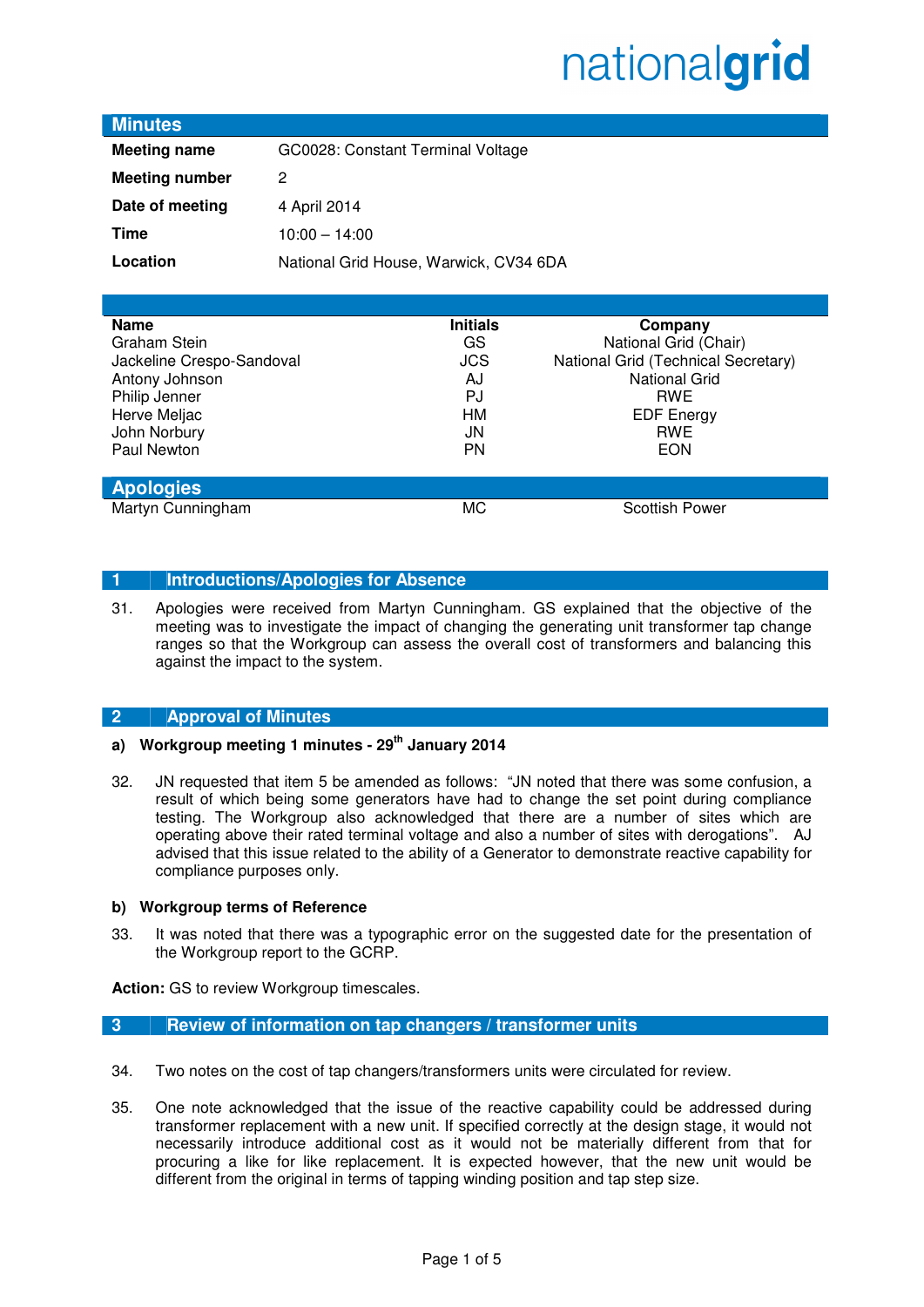- 36. The second note reviewed the considerations, design limitations and associated cost.
- 37. The contradiction between the circulated notes was discussed. PJ clarified that there was no contradiction but that both notes addressed the same issue from different perspectives. For example, if a marginal change is added to the tap changer range (as may be expected during a transformer replacement whilst addressing compliance deficiencies), then the cost is reasonable. However, if extra requirements are added that can lead to particular margins being exceeded then the design may become significantly more expensive.
- 38. HM noted that instructions for specific MVAr output and the target values required are currently placed in BC2.A.2.6 whereas the reactive capability requirements are defined in CC.6.3.2 of the Grid Code . This creates an issue for generators in earlier stages of the design as they are not aware of the Balancing Code requirements. To address this it was suggested that the requirements should also be placed in the Connection Conditions section.
- 39. The workgroup discussed where the +/-25MVar output tolerance as defined in BC2.A.2.6 comes from. GS noted that there are no background details and this may have come from the CEGB approach to generator transformer design. However, he believes that the material issue is the step change in voltage. It was noted that under the SQSS, the maximum permitted steady state step change is 3% for operational switching, 6% for a single circuit loss and 12% for a double circuit loss. The Grid Code limits repetitive step changes to 1%.
- 40. JN asked if this would apply to Scotland. AJ advised that BC2.A.2.6 requires a tolerance of ±25MVAr for Gensets in England and Wales or the lesser of ±5% of rated output or ±25MVAr for Gensets in Scotland. HM offered to circulate a spreadsheet giving a rough idea of what this tolerance would look like. He questioned whether manufacturers have the capability to build this.
- 41. AJ asked what the practice in France is. HM responded that generation is well distributed and that is why voltage control works quite well. The French Grid Code is quite open and transformer taps are optional. In the past however, France had some issues controlling the voltage across the border with Spain but they have managed the situation. The only region where voltage control is an issue is Brittany. In 1987 they experienced voltage collapse.
- 42. PN noted that the different approaches used by other countries have been discussed at previous GCRP meetings and associated GCRP Working Groups. AJ noted that the generation profile in GB is quite different to the rest of Europe. It was also noted that in future more, Wind generation will be displacing synchronous plant.
- 43. AJ asked what are the French levels of demand. HM replied that peak demand is around 100GW and minimum around 30GW. Electrical heating causes issues in winter. One of the main issues is managing high voltages, especially at night because there is less generation and the Transmission System has a higher reactive gain. There is also an issue in the middle of France where there is not so much generation. The French dispatch centre deal with this by switching on water heaters. Hydro plants are also used for synchronous compensation purposes. They also switch out capacitor banks / switch in shunt reactors and in big cities switch out cables when not needed.
- 44. JN pointed out that currently in GB there is no compliance issue if you can achieve the target voltage level.

#### **4 Workgroup discussion**

- 45. Voltage fluctuations as described in Grid Code CC.6.1.7 were discussed and it was asked whether this is checked during compliance testing.
- 46. **Action:** AJ to confirm.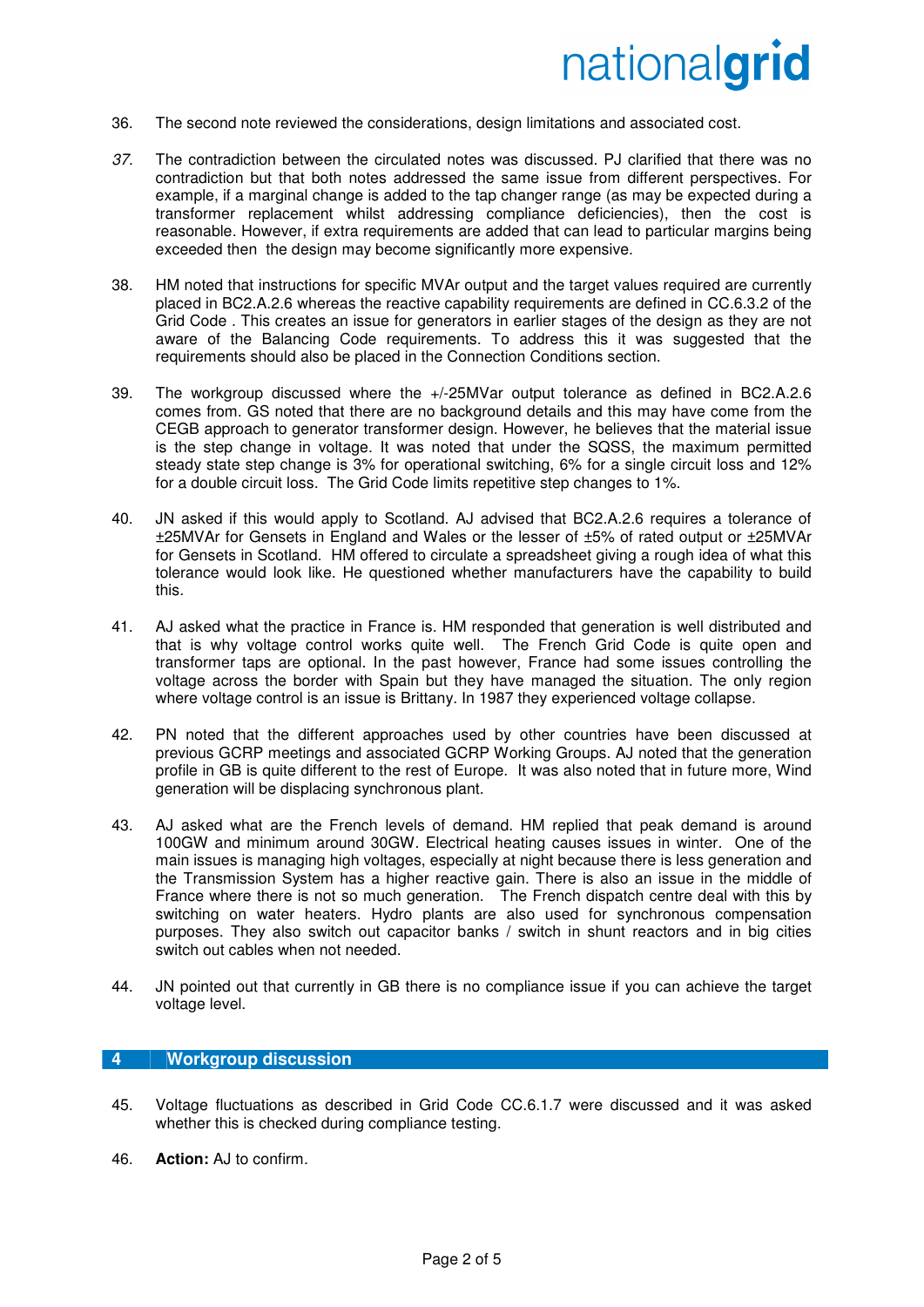- 47. CC.6.1.4 and the interaction with the RfG was discussed. PN highlighted that although in the Grid Code it is advisory, the RfG is explicit. PN also noted that CC.6.1.7 for Rapid Voltage Changes is currently out for consultation and mainly addresses energisation and that the question is what applies to generation and what applies to load
- 48. AJ presented the results of study work performed using Digsilent Power Factory. The scenarios modelled were: Single Machine studies connected to an infinite bar (to study the effects on Generator Terminal Voltage) and Multi Machine studies to investigate the full GB Network under 2013 Winter Peak conditions). The studies covered all the three options discussed at the previous meeting to study the impact on pre and post fault voltage profile:
	- Option 1 Constant Terminal Voltage controlled to 1 p.u with full Transformer Tapping
	- Option 2 Adjustable Terminal Voltage with a limited Transformer Tapping Range
	- Option 3 Limited Transformer Tapping Range only
- 49. The Slides are available at:

http://www2.nationalgrid.com/UK/Industry-information/Electricity-codes/Gridcode/Modifications/GC0028/

- 50. AJ summarised the studies advising that each option tested did have an effect on the terminal voltage of the generator which would affect the System Operator's ability to control system voltage. Also, this would impact Excitation voltage and MVAr reserves. The impact on single machine studies was small but could be expected to be more significant across the total System. At this stage National Grid views are that Option 1 is the preferred approach. This option could be applied to new plant with derogations / bilateral arrangements permitted for existing plant (depending upon any future Grid Code change) who are unable to meet the current GB requirements.
- 51. PJ asked whether the impedance was an issue for the RfG. Also he questioned whether flexibility was important. AJ replied that National Grid experts agree with the view that flexibility is important.
- 52. PN asked if a functional specification for either option 1 or option 2 could be specified as it is important that the solution works for small generators. This would also apply for the RfG minimum requirement as it is not clear if this would be an issue for future generators connecting at 11kV.
- 53. **Action:** GS to talk to NGET's Generator compliance team to find out if there is a preference in terms of the number of transformer taps.
- 54. JN suggested defining reactive range as a percentage or max/min number of taps. This will capture smaller units and could be similar to the Scottish clause. PJ suggested that this could also be defined as a percentage of the voltage range that you can inherently capture as a percentage of MVars.
- 55. GS would like to capture the cost per tap or the cost per voltage step. JN raised the issue of confidentiality and Intellectual property. AJ advised that only key data would need to be presented and would fully respect confidentiality. He advised that a similar process had been adopted for wind farms in the past.
- 56. It was noted that it would be worth investigating if there is a maximum number of taps that are feasible.
- 57. PN asked if there were any requirements on the time that it takes between tap changes (e.g. how long it will take from the first to the last). AJ advised that they need to be activated within 2 minutes of the instruction. This is stated in BC2.8.4.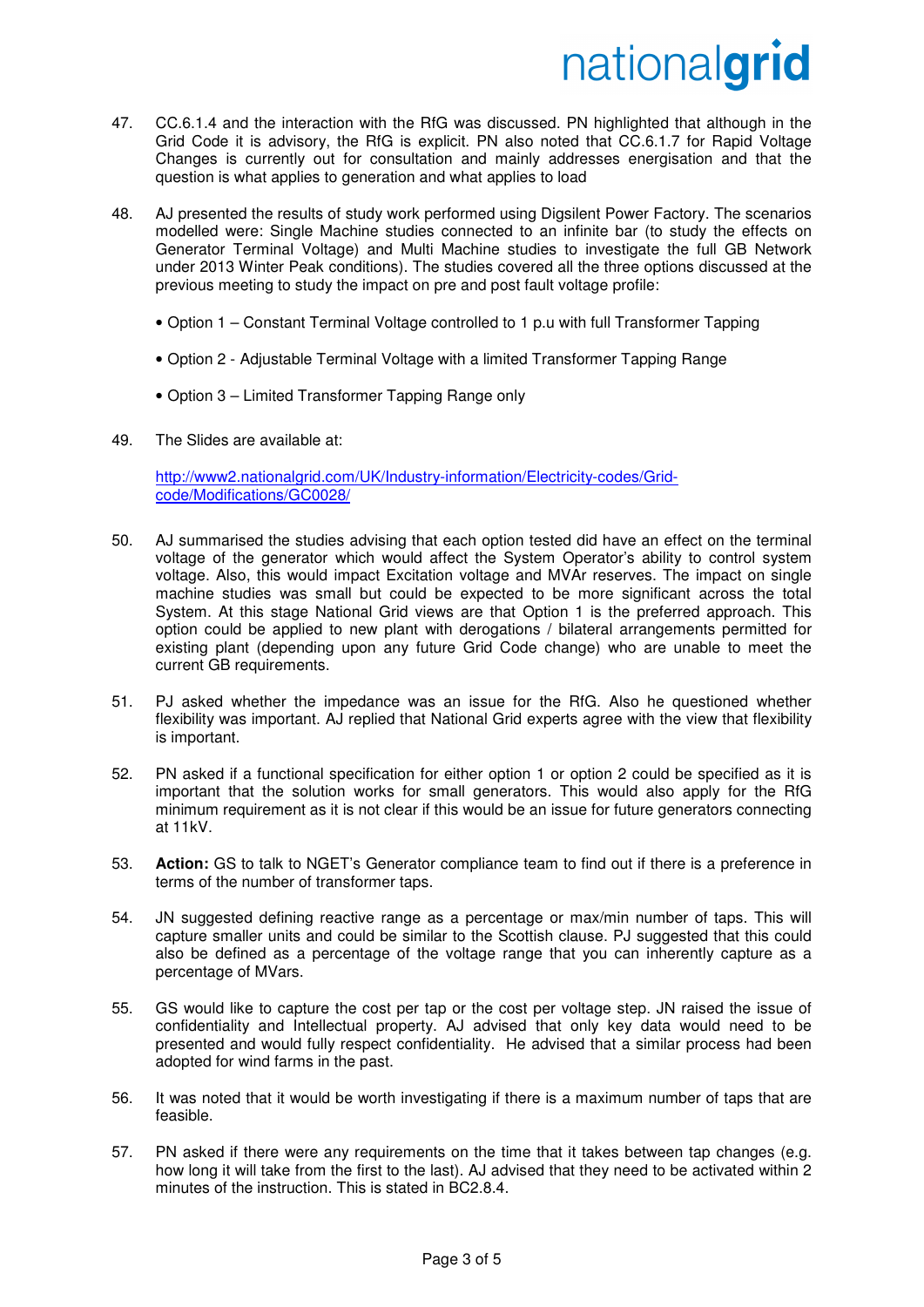- 58. Option 1 of the presentation was discussed. AJ confirmed that nominal voltages were used and the transformer tapping range is symmetrical (ie nominal tap is in the middle of the tapping range). The study results in option 3 showed the effects of reducing the number of taps. The conclusion was that by reducing the number of taps the target voltage required could not be achieved.
- 59. PJ agreed that the graphs showed what was expected. GS questioned whether the number of taps is relevant to the point or only applicable in extreme cases. AJ replied that the number of taps affected the range. GS asked if this had a material dynamic impact. AJ replied that they all have an effect albeit a small one but it becomes more apparent under times of system stress when the Generators are operating at their maximum operating range.
- 60. AJ commented that the Rated Field Voltage (RFV) of a synchronous plant was not an issue and other stability requirements are described in CC.A.6.2.4.2.
- 61. PN noted that CC.6.3.4 defines what National Grid wants in term of the functionality for the onload tap changer.
- 62. JN believe that there could be an issue if the Grid Code is too prescriptive. It was noted that the System Operator would like to have the ability to control voltage regardless of how the requirement could be achieved.
- 63. AJ pointed out that if the requirements are relaxed NGET will still require generators to be stable whilst avoiding the installation of additional reactive compensation equipment.
- 64. JN suggested that the legal text is amended to include changes to BC2. GS reminded the group that the proposed solution will need to comply with the Grid Code objectives and that the consultation needs to outline the 3 potential options to put the discussion into context.
- 65. AJ noted that option 1 is clear and unambiguous. However the disadvantages are that it makes the extreme of the ranges more difficult to achieve plus it also would result in extra cost.
- 66. PJ suggested that the workgroup should concentrate on the modifications to the Grid Code that apply to existing generators as RfG will cover future requirements that will be discussed at a different working group. AJ clarified that at this stage, all RfG requirements which are currently consistent with the existing GB requirements will be mapped across with no change. GS advised that it is logical to look at what tap change performance might be needed. GS suggested looking at minimum conditions (e.g. voltage control issues of last summer) as these may give a better indication.
- 67. The workgroup agreed to circulate minutes and legal text for comments to parties with derogations.
- 68. **Action:** JCS circulate minutes and slides as above
- 69. PN suggested it would be worthwhile to document why variable terminal voltage is not acceptable to National Grid. AJ responded that when generators apply to connect to the MITS, National Grid will need to ensure the requirements of the SQSS can be satisfied. If a number of Generators have different operating terminal voltages this can make it difficult to ensure a compliant operating condition.
- 70. PJ suggested that if the ceiling limit of the excitation/AVR could achieve more than the GC minimum, then operating at a higher terminal voltage will not reduce the post-fault dynamic response, a key concern of option 2. AJ agreed that maintaining the same field forcing margin could address the concerns outlined for option 2 but would require further analysis.
- 71. PN suggested that by reducing the number of taps by 1 could be balanced by the capability to have an equivalent increase in terminal voltage. Tests will need to be done to validate this option. The general consensus was that more analysis needed to be performed. AJ will consider the scope and what needs to be included (e.g. number of taps per unit, changes to